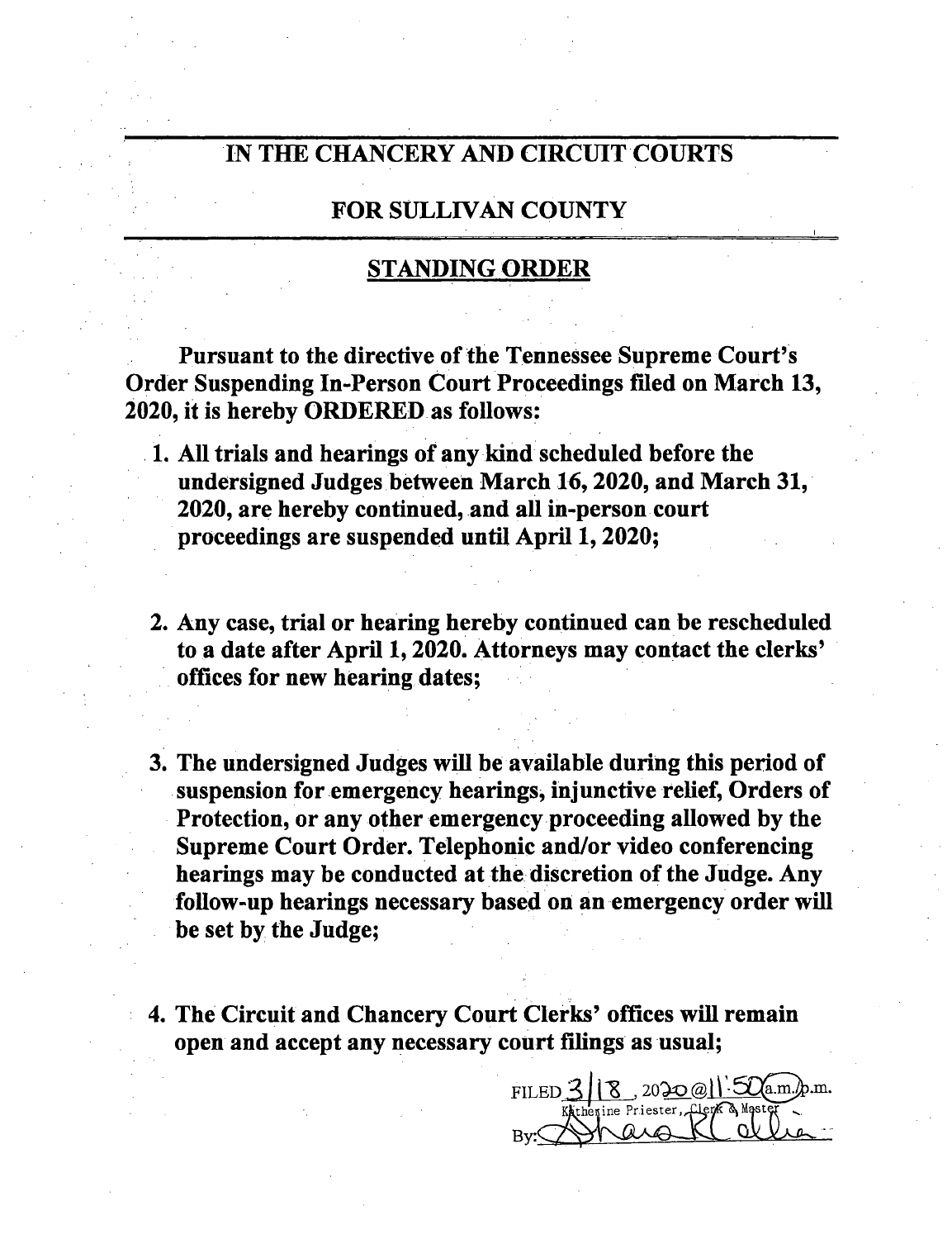- 5. All requests for emergency or injunctive hearings should.be directed to the assistant of the Judge to whom the case is assigned;
- 6. Uncontested divorces on the grounds of irreconcilable differences may be submitted to the Court once statutory requirements have been met. Counsel shall submit all completed paperwork to include, but not limited to, Final Decree, Marital Dissolution Agreement, Parenting Plan, Parent Education Certificates, etc. The Court will review the parties' submissions together with the Court file and, if appropriate, will sign the submitted 0rder granting the divorce on the grounds of irreconcilable differences without a hearing; and
- 7. Uncontested Divorces, on grounds other than irreconcilable differences, will also be considered under the criteria outlined in Section <sup>6</sup> if the statutory requirements of Rule <sup>55</sup> of the T.RC.P. and the Local Rules are met.